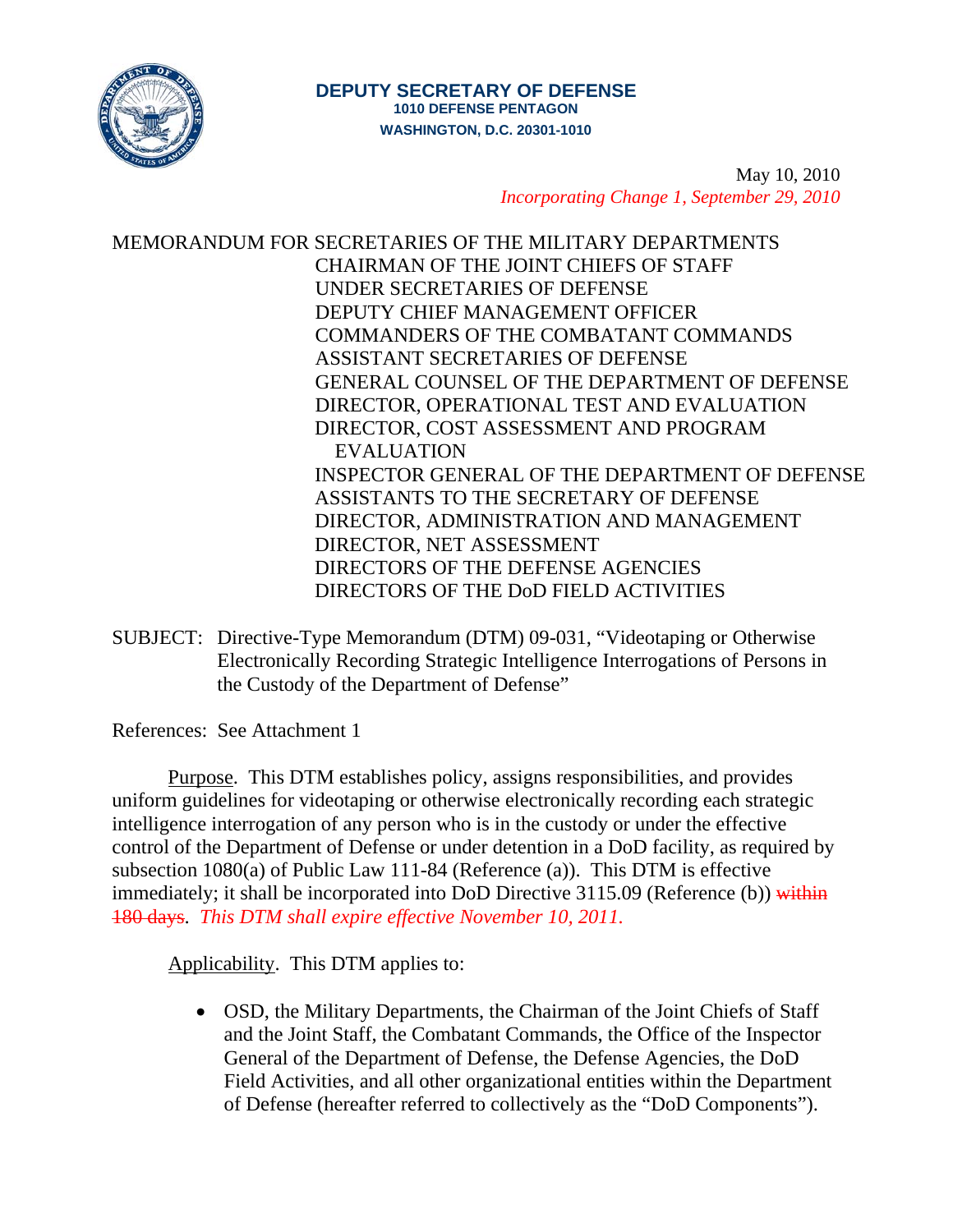- DoD military personnel, DoD civilian employees, and DoD contractor personnel, to the extent incorporated in their contracts, who conduct or support strategic intelligence interrogations.
- Non-DoD personnel who agree, as a condition of permitting them access to conduct strategic intelligence interrogations, to comply with its terms, including other U.S. Government agency personnel, interagency mobile interrogation teams, and foreign government personnel.
- DoD and non-DoD law enforcement and counterintelligence personnel who conduct or support strategic intelligence interrogations.

Policy. It is DoD policy that:

- Subject to the waiver and suspension provisions in Attachment 2 of this DTM, an audio-video recording shall be made of each strategic intelligence interrogation of any person who is in the custody or under the effective control of the Department of Defense or under detention in a DoD facility, conducted at a theater-level detention facility. This requirement applies only to strategic intelligence interrogations. Reference (a) specifically excludes from this requirement members of the Armed Forces engaged in direct combat operations and DoD personnel conducting tactical questioning.
- Subject to the waiver and suspension provisions in Attachment 2, an audiovideo recording shall be made of each strategic intelligence interrogation of any person who is interned in a theater-level detention facility but who is temporarily transferred to another location, such as to a medical treatment facility.
- As a condition of having access to conduct strategic intelligence interrogations, individuals representing other U.S. Government agencies, interagency mobile interrogation teams, and foreign governments must comply with this DTM when conducting strategic intelligence interrogations.
- The requirements detailed in the first three bullets of this Policy section and in Attachment 2 of this DTM shall be implemented in accordance with References (a) and (b), U.S. Army Field Manual 2-22.3 (Reference (c)), this DTM, the standard operating procedures developed by the Department of the Army pursuant to section 5 of Attachment 3 of this DTM, and the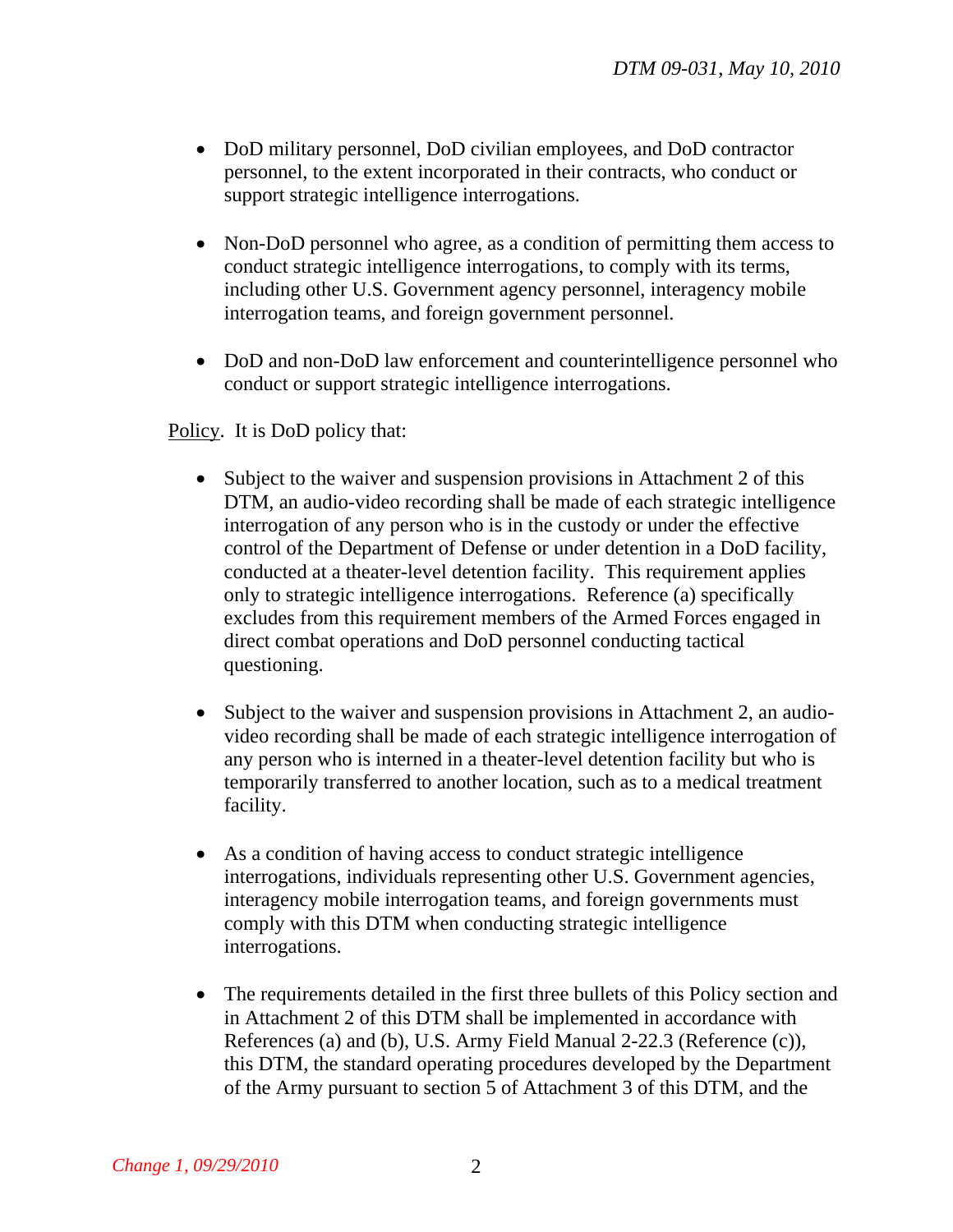implementing plans, policies, orders, directives, and doctrine developed by the DoD Components.

• Information that identifies a U.S. person shall be collected, retained, and disseminated in accordance with DoD 5240.1-R (Reference (d)) and the Privacy Act of 1974, as implemented in the Department of Defense by DoD 5400.11-R (Reference (e)).

Responsibilities. See Attachment 3.

Releasability. UNLIMITED. This DTM is approved for public release and is available on the DoD Issuances Website at http://www.dtic.mil/whs/directives.

Inc William J. Lynn III

Attachments: As stated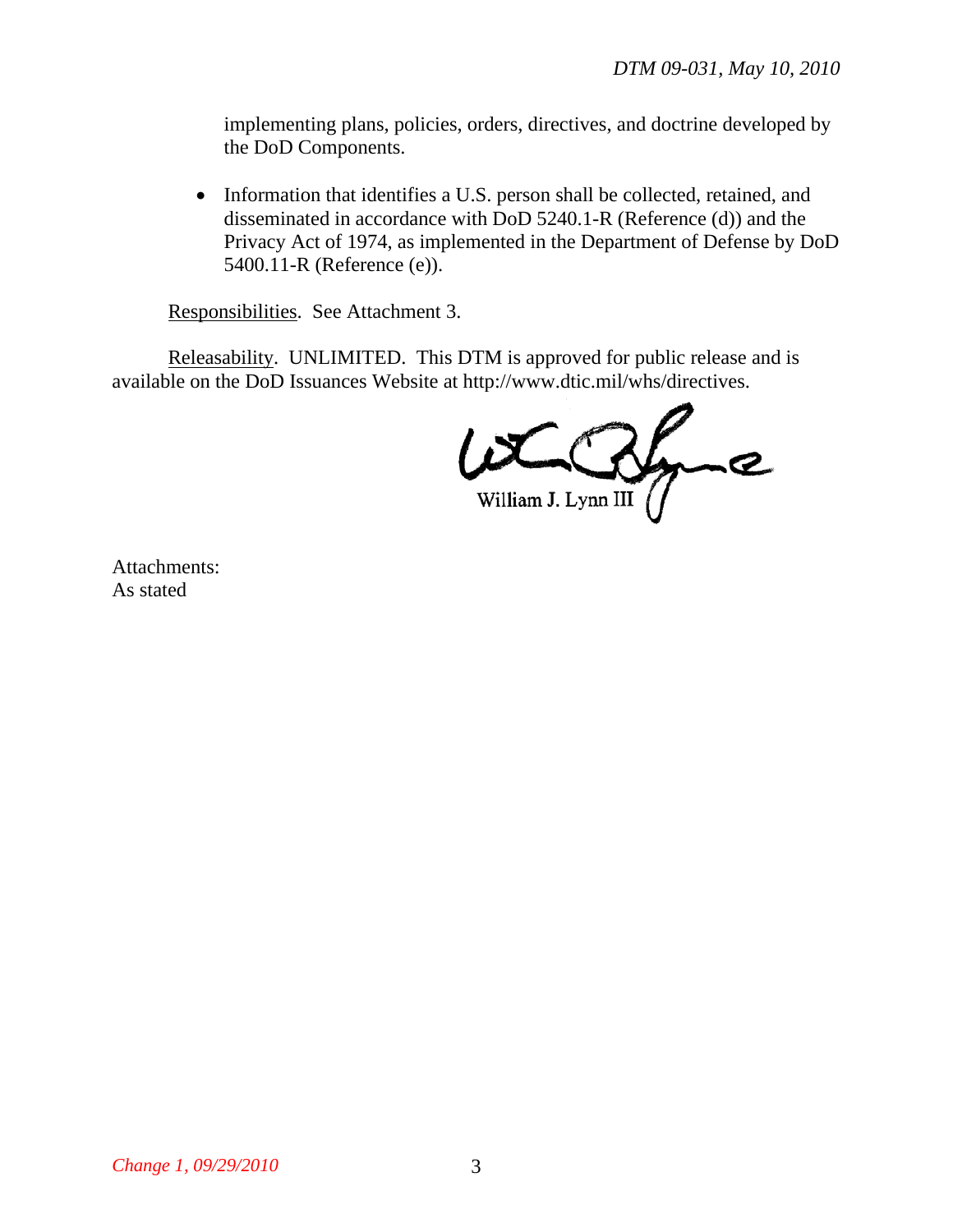# ATTACHMENT 1

### REFERENCES

- (a) Section 1080 of Public Law 111-84, "The National Defense Authorization Act for Fiscal Year 2010," October 28, 2009
- (b) DoD Directive 3115.09, "DoD Intelligence Interrogations, Detainee Debriefings, and Tactical Questioning," October 9, 2008
- (c) U.S. Army Field Manual 2-22.3, "Human Intelligence Collector Operations," September 6, 2006
- (d) DoD 5240.1-R, "Procedures Governing the Activities of DoD Intelligence Components That Affect United States Persons," December 7, 1982
- (e) DoD 5400.11-R, "Department of Defense Privacy Program," May 14, 2007
- (f) Executive Order 12958, "Classified National Security Information," April 20, 1995, as amended
- (g) DoD 5200.l-R, "Information Security Program," January 14, 1997
- (h) National Disclosure Policy No. 1, "National Policy and Procedures for the Disclosure of Classified Military Information to Foreign Governments and International Organizations," October 2, 2000
- (i) DoD Directive 5230.11, "Disclosure of Classified Military Information to Foreign Governments and International Organizations," June 16, 1992
- (j) Chapter 12 of title 36, Code of Federal Regulations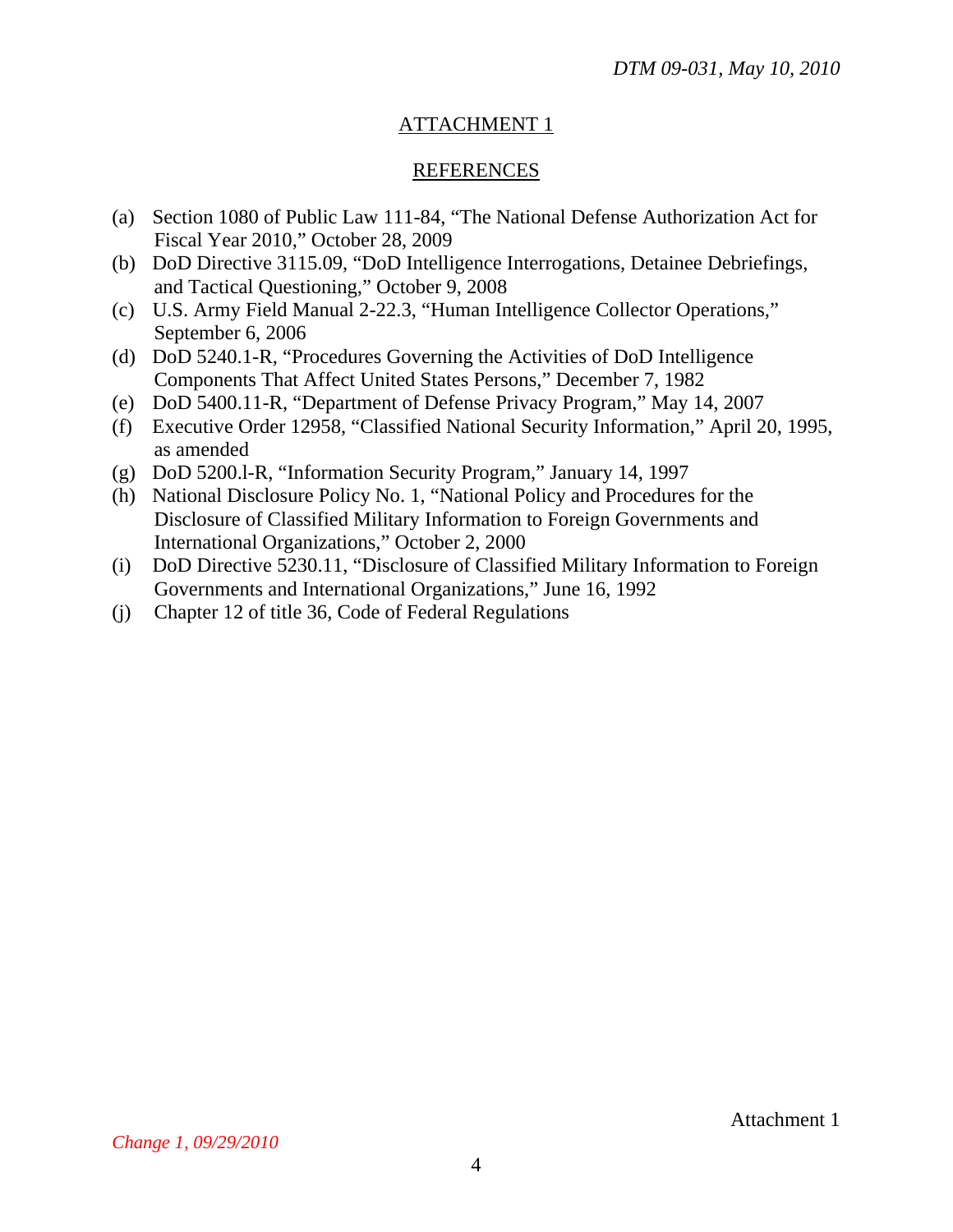### ATTACHMENT 2

### REQUIREMENTS FOR VIDEOTAPING OR ELECTRONICALLY RECORDING STRATEGIC INTELLIGENCE INTERROGATIONS

The requirement to videotape or otherwise electronically record strategic intelligence interrogations shall be implemented in accordance with References (a) through (c); the standard operating procedures developed by the Department of the Army pursuant to section 5 of Attachment 3 of this DTM; the implementing plans, policies, orders, directives, and doctrine developed by the DoD Components; and this DTM, including the following requirements:

a. Use of Standardized Procedures. Disparate standard operating procedures could create interoperability issues and data storage and retrieval problems. Therefore, each theater-level detention facility will use a standard file naming convention and standard archiving procedures to ensure a similar process and product are achieved.

b. Classification of Videotapes or Other Electronic Recordings. In accordance with Reference (b), all videotapes or other electronic recordings of strategic intelligence interrogations shall be classified at a minimum as "SECRET//RELEASABLE TO" or "SECRET//NOFORN," as appropriate, to protect the association of specific interrogators and interrogation support personnel with the interrogation of a specific detainee; to protect the identity of detainees who have cooperated with the U.S. Intelligence Community, pursuant to section 1.4(c) of Executive Order 12958 (Reference (f)); and to safeguard intelligence collection methodologies. These classified recordings shall be handled and protected in accordance with Reference (f), DoD 5200.1-R (Reference (g)), and applicable security classification guides. Such media shall display the following declassification instructions: "DERIVED FROM: DODD 3115.09; DECLASSIFY ON: 25X1-human." If the contents include information classified at a higher classification level by another original classification authority (security classification guide), then the overall classification shall reflect the higher classification. In such cases, videotapes or other electronic recordings shall display the following declassification instructions: "DERIVED FROM: Multiple Sources; DECLASSIFY ON: 25X1-human. A list of the sources shall accompany each record file copy of the recordings. Only the Under Secretary of Defense for Intelligence (USD(I)) is authorized to declassify recordings of strategic intelligence interrogations.

c. Disposition of Videotapes or Other Electronic Recordings. In accordance with Reference (b), videotapes and other electronic recordings shall be disposed of only in accordance with a disposition schedule developed by the USD(I) and approved by the Archivist of the United States. If a recording contains any credible evidence of a suspected or alleged violation of applicable law or policy, it shall be retained as evidence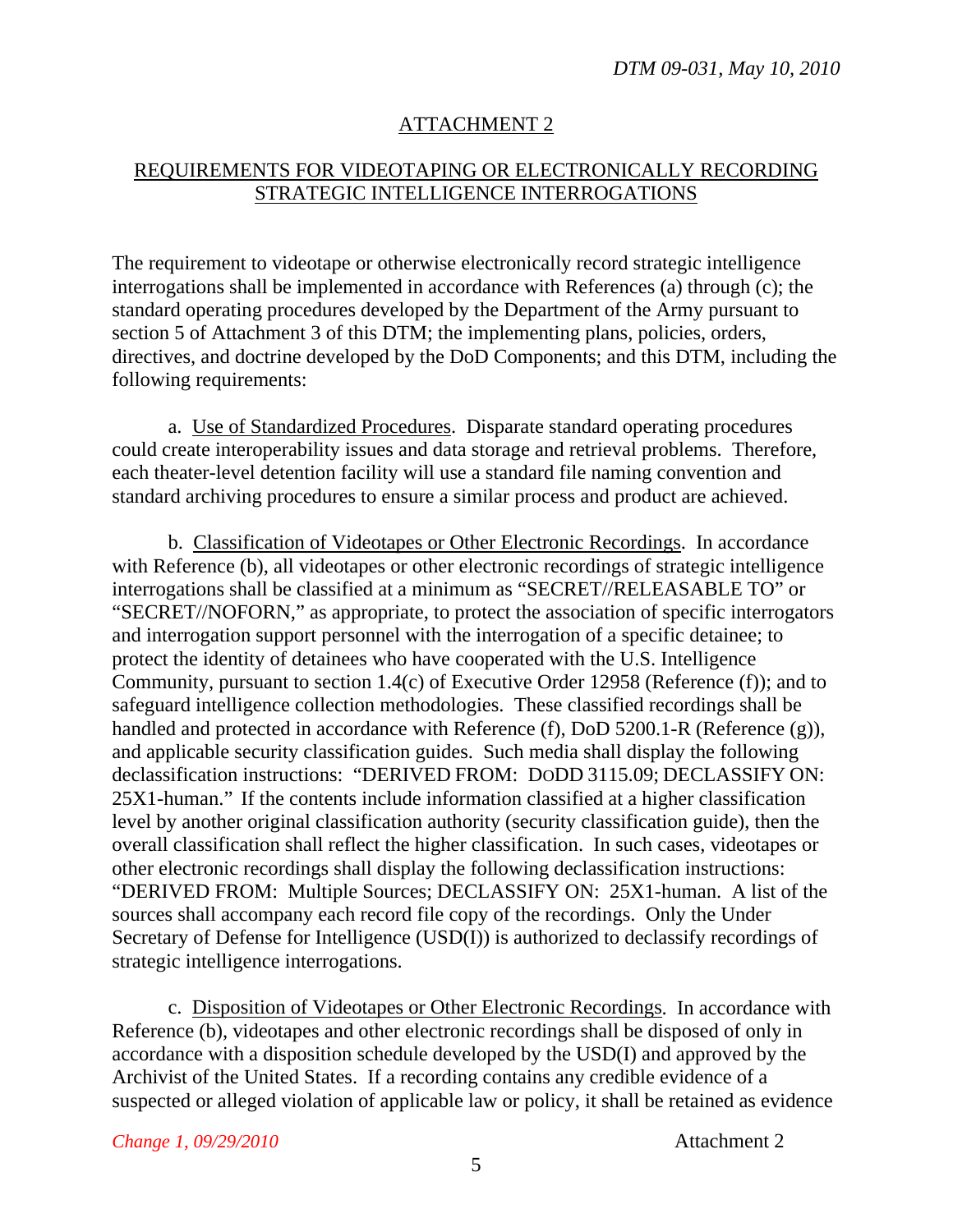to support any investigation and disciplinary or corrective action. Retained recordings shall be accounted for, controlled, and marked as required by References (f) and (g) and section b. of this Attachment.

d. Ownership of Videotapes or Other Electronic Recordings. All videotapes or other electronic recordings of strategic intelligence interrogations shall be owned and controlled by the Department of Defense until such time as any retained recording is transferred to the control of the Archivist of the United States.

#### e. Disclosure or Release of Videotapes or Other Electronic Recordings

(1) In accordance with Reference (b), the audio-video recording of a strategic interrogation may only be disclosed or released to representatives of a foreign government, either visually, audibly, or in hard copy, in accordance with National Disclosure Policy No. 1 (Reference (h)), and DoD Directive 5230.11 (Reference (i)). A disclosure decision may not be further delegated below the level of a Combatant Command or a Defense agency headquarters Foreign Disclosure Office. Before disclosure to a foreign government, proper consideration shall be given to the possible risk to the detainee and his or her family of disclosing that the detainee has cooperated with U.S. Intelligence. If a recording is released to another organization or to a foreign government, the original shall be retained.

(2) Before a video or other electronic recording is disclosed or released to any person or entity outside the Department of Defense or the U.S. Intelligence Community, the identities of any interrogators and other interrogation support personnel shall be concealed. Only the USD(I) may authorize an exception to this policy.

(3) If a recording is released to a non-DoD or non-Intelligence Community entity or to a foreign government, the original will be retained. The contents of a released recording shall be originator-controlled and shall not be further disseminated by the recipient.

f. Equipment Failures. Recording technicians will inspect the recording equipment prior to each interrogation session to ensure that it is functioning properly. If the recording equipment fails for any reason (e.g., mechanical malfunction, power outage), backup equipment (e.g., a battery-powered camcorder) will be used. If the backup equipment fails, the interrogation center commander may authorize the unrecorded interrogation of individual detainees on a case-by-case basis based on exigent circumstances. Exigent circumstances exist when the information expected to be collected from the detainee is necessary to support ongoing or imminent military operations or to save human life. An observer who can hear and see the participants must monitor all such interrogations. The observer will prepare a report immediately after each interrogation session. The report will include the date and time of the equipment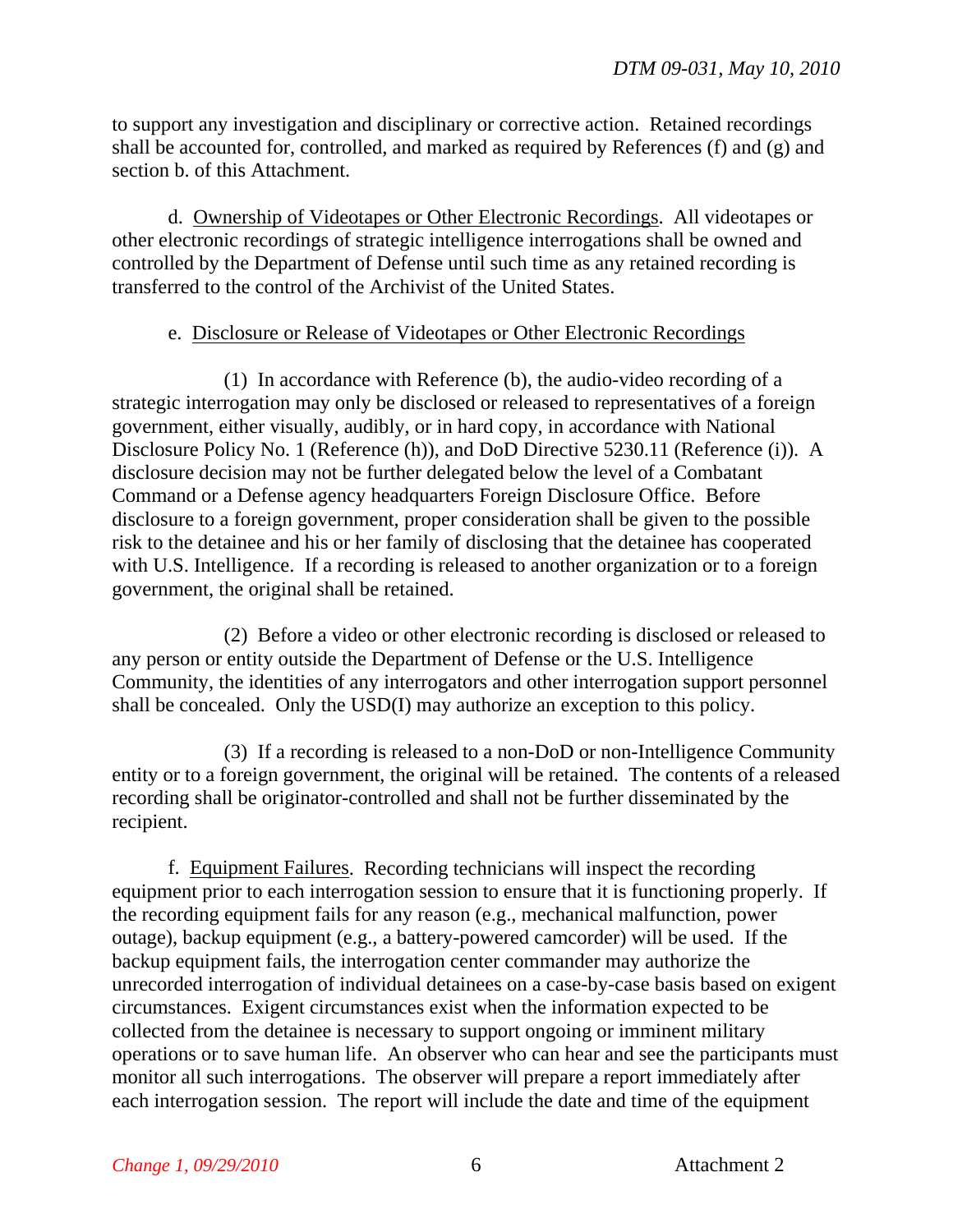failure; the reason for the failure, if known; steps taken to repair or replace the equipment before proceeding with the interrogation, if any; and whether or not the interrogation session was conducted in accordance with applicable law, policy, and the interrogation plan. The report will be annotated and archived so that it is available whenever the records of the detainee being interrogated are accessed. If the equipment failure is discovered after the completion of an interrogation session, the interrogation center commander will record and archive the circumstances in the same manner. The recording equipment must be repaired or replaced as soon as possible, but not later than 72 hours after its failure. If the recording equipment cannot be repaired or replaced within 72 hours, all interrogations will stop until the recording equipment is repaired or replaced or the Secretary of Defense or his designee suspends the recording requirement at the theater-level detention facility in question in accordance with paragraph j. of this attachment.

g. Data Loss or Corruption. The interrogation unit commander will document instances of data loss or corruption. The documentation will be annotated and archived so that it is available whenever the records of the detainee being interrogated are accessed.

h. Information to Be Included With Each Recording. Whenever a videotape or other electronic recording is made, the following information shall be made part of the archived record or otherwise be electronically linked to the recording and easily accessible:

(1) Internment serial number of the detainee being interrogated.

(2) Field reporting number of the interrogator.

(3) Unique identifying number for interpreters and any other third parties present in the interrogation booth during the interrogation session.

(4) Date, place, and length of the interrogation session.

i. Waivers. In accordance with Reference (a), the Secretary of Defense:

(1) May, as an exceptional measure and as part of a specific interrogation plan for a specific person, waive the requirement in the first two bullets of the Policy section in the front matter of this DTM on a case-by-case basis for a period not to exceed 30 days, if the Secretary:

(a) Makes a written determination that such a waiver is necessary to the national security interests of the United States; and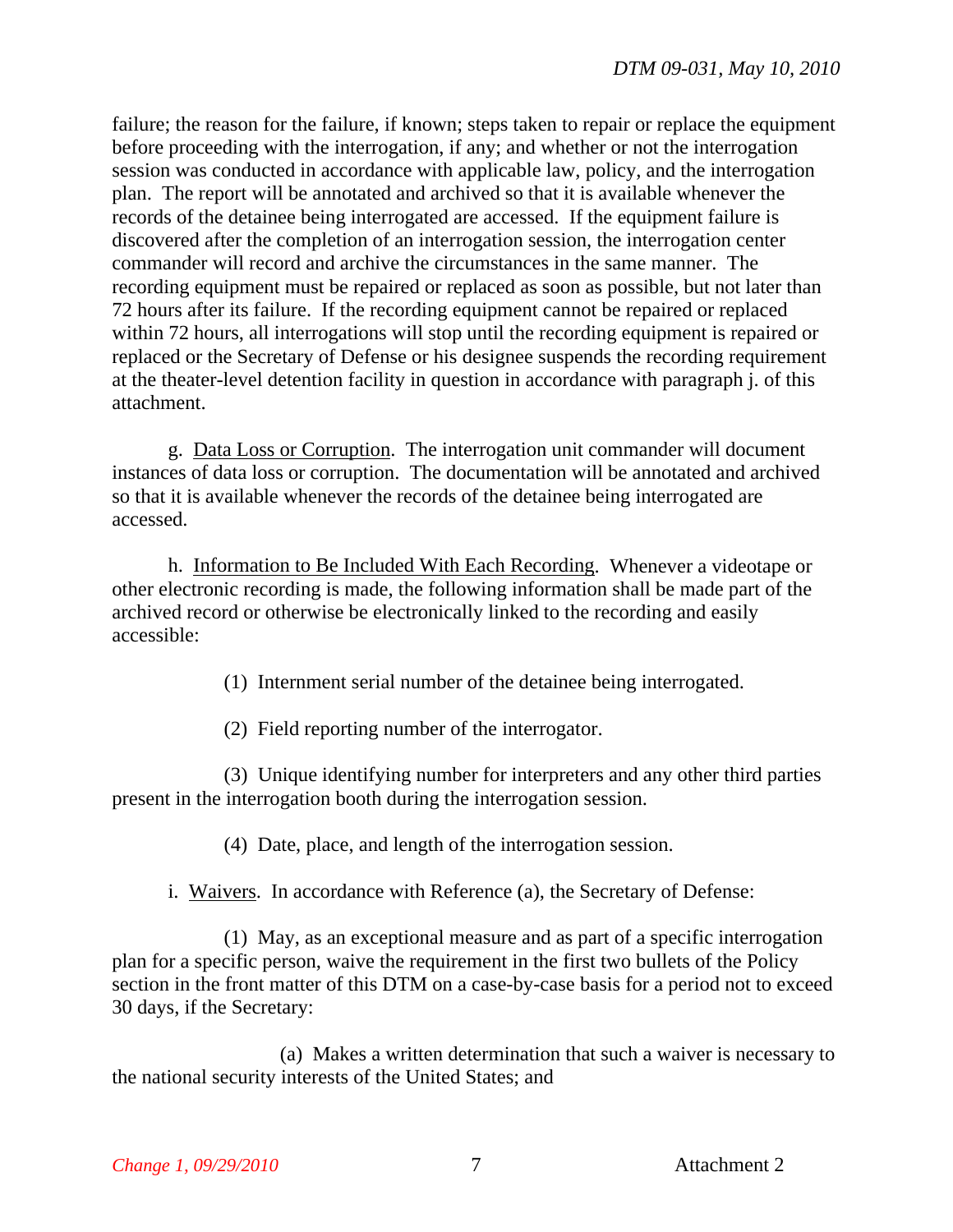(b) By not later than 5 days after the date on which such a determination is made, submits to the Committees on Armed Services of the Senate and House of Representatives, the House Permanent Select Committee on Intelligence, and the Senate Select Committee on Intelligence notice of that determination, including a justification for that determination.

(2) May delegate this authority no lower than the level of the Combatant Commander of the theater in which the detention facility holding the person is located.

(3) May extend such a waiver for one additional 30-day period if the Secretary of Defense makes a written determination that such an extension is necessary to the national security interests of the United States. Not later than 5 days after the date on which such a determination is made, the Secretary must submit to the Committees on Armed Services of the Senate and House of Representatives, the House Permanent Select Committee on Intelligence, and the Senate Select Committee on Intelligence notice of that determination, including a justification for that determination.

j. Suspensions. In accordance with Reference (a), the Secretary of Defense:

(1) May temporarily suspend the requirement in the first two bullets of the Policy section in the front matter of this DTM at a specific theater-level detention facility for a period not to exceed 30 days, if the Secretary:

(a) Makes a written determination that such a suspension is vital to the national security interests of the United States; and

(b) By not later than 5 days after the date on which such a determination is made, submits to the Committees on Armed Services of the Senate and House of Representatives, the House Permanent Select Committee on Intelligence, and the Senate Select Committee on Intelligence notice of that determination, including a justification for that determination.

(2) May delegate this authority no lower than the level of the Deputy Secretary of Defense.

(3) May extend such a suspension for one additional 30-day period if the Secretary of Defense makes a written determination that such an extension is vital to the national security interests of the United States. Not later than 5 days after the date on which such a determination is made, the Secretary must submit to the Committees on Armed Services of the Senate and House of Representatives, the House Permanent Select Committee on Intelligence, and the Senate Select Committee on Intelligence notice of that determination, including a justification for that determination.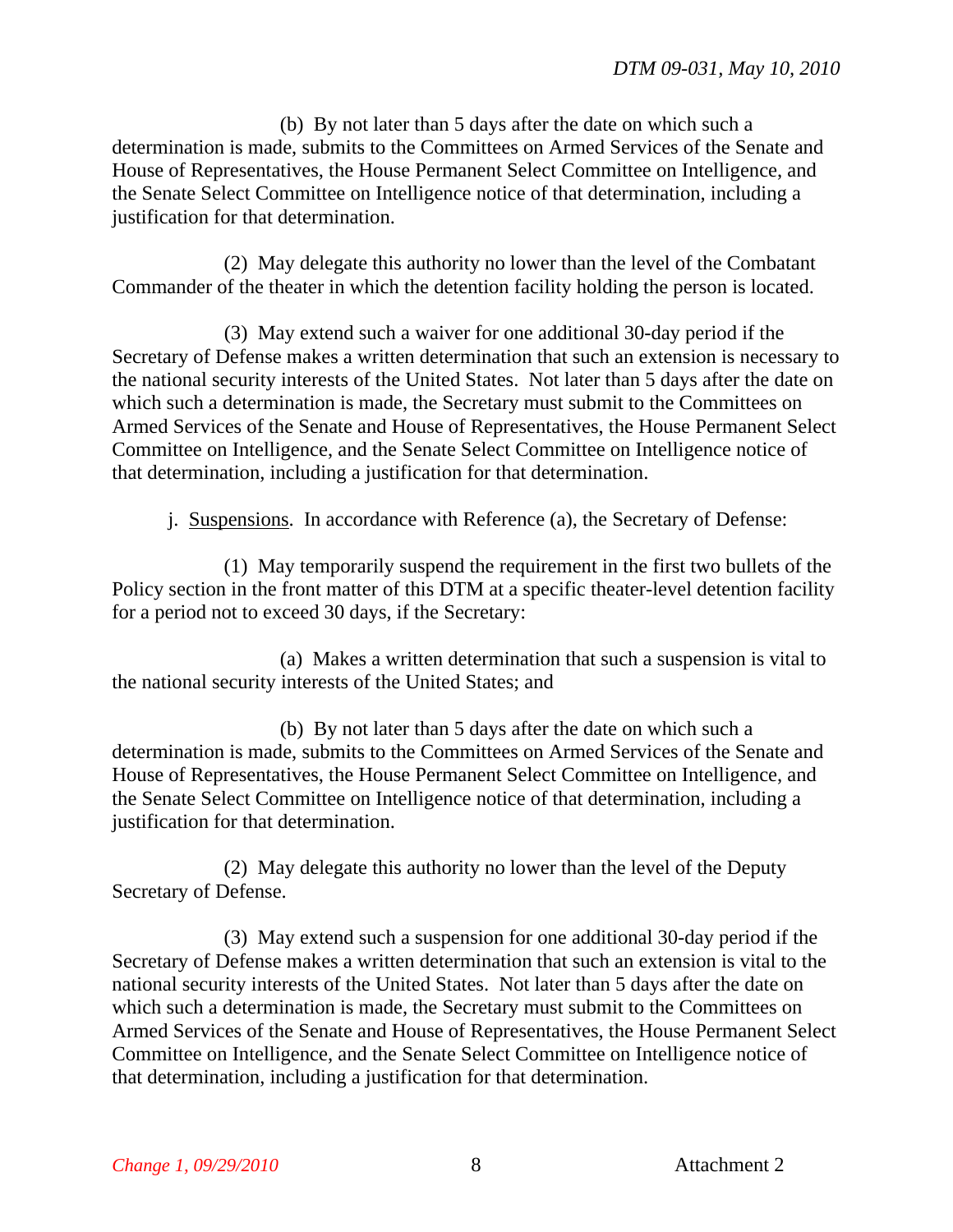k. Funding. To the extent possible, the recording of strategic intelligence interrogations will be accomplished using existing resources, infrastructure, and staffing. The incremental cost of this requirement will be supported through supplemental funding.

l. Training. Equipment operators, archivists, and records managers will receive standardized, comprehensive training.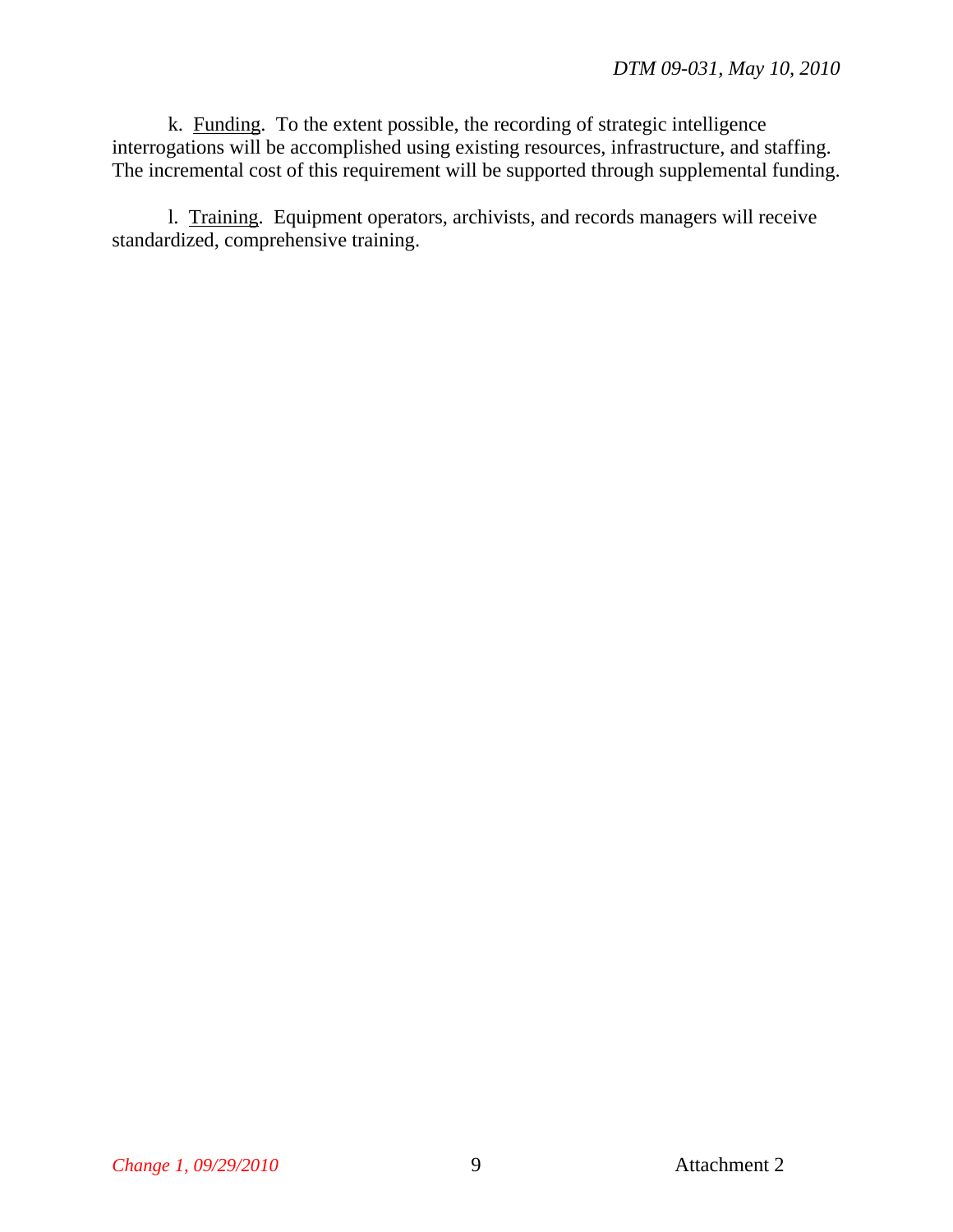## ATTACHMENT 3

### RESPONSIBILITIES

#### 1. USD(I). The USD(I) shall:

 a. Provide oversight of recording operations and the development, coordination, approval, and publication of DoD- and DoD Component-level policies and implementation plans for the recording of strategic intelligence interrogations.

 b. Develop a DoD disposition schedule for strategic intelligence interrogation records for submission to the National Archives and Records Administration for review and approval, in accordance with chapter 12 of title 36, Code of Federal Regulations (Reference (j)).

2. DIRECTOR, DIA. The Director, DIA, under the authority, direction, and control of the USD(I), shall, as Defense HUMINT Manager, ensure that each interrogator who conducts a strategic intelligence interrogation is assigned a unique field reporting number and that the field reporting number system captures each interrogator's real name, unit, branch or agency, and contact information.

3. HEADS OF THE DoD COMPONENTS. The Heads of the DoD Components shall:

a. Implement this DTM throughout their respective Components as soon as possible but not later than 180 days of its issuance.

b. Ensure compliance with the standard operating procedures developed by the Department of the Army, pursuant to section 5 of this attachment.

4. SECRETARIES OF THE MILITARY DEPARTMENTS. To the extent that the Military Departments conduct or support strategic intelligence interrogations, the Secretaries of the Military Departments shall ensure that training is provided in accordance with the standards established by the Department of the Army, pursuant to this DTM.

5. SECRETARY OF THE ARMY. The Secretary of the Army, in addition to the responsibilities in sections 3 and 4 of this attachment, shall develop standard operating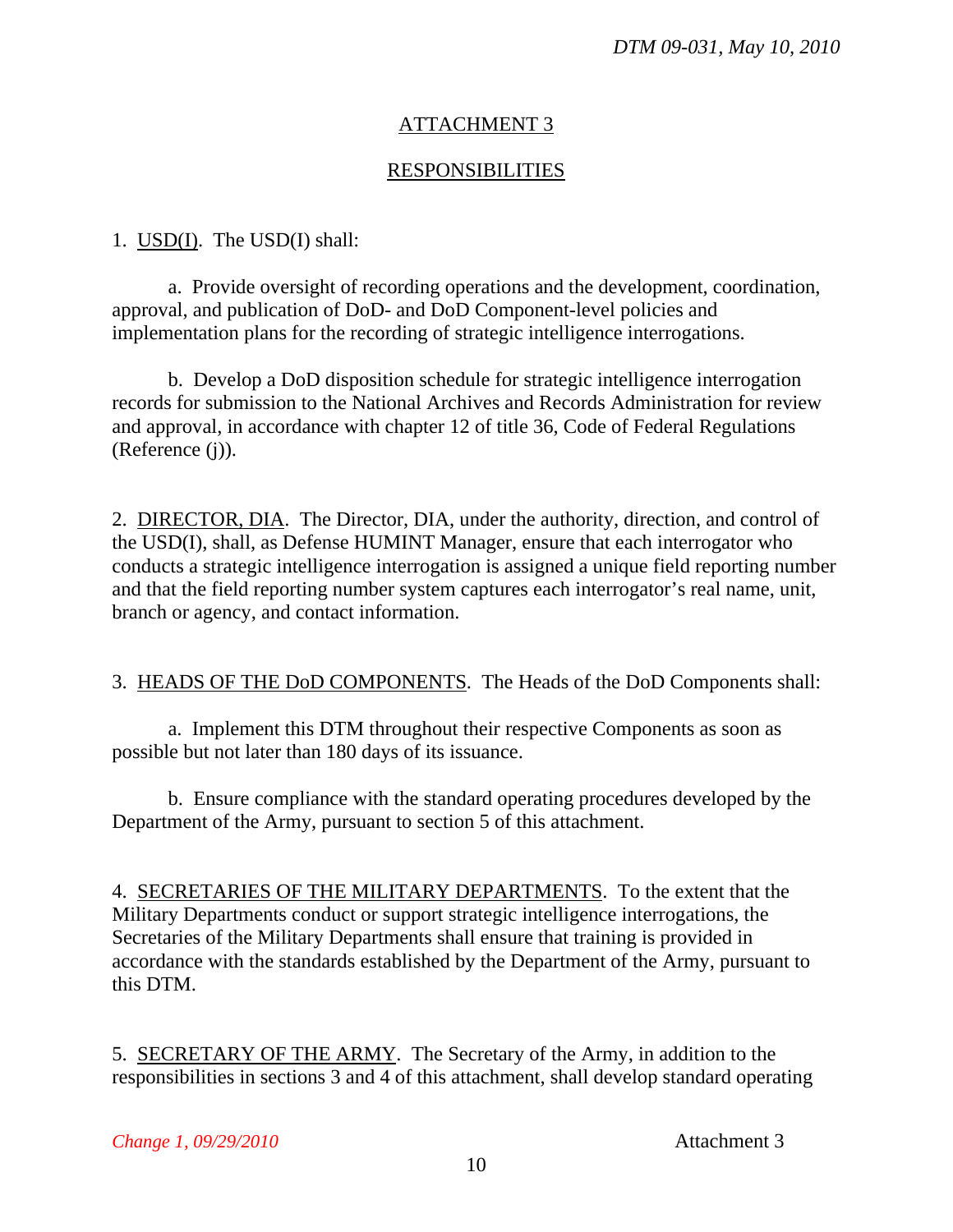procedures to ensure that the requirements in this DTM are uniformly implemented throughout the Department of Defense. This includes:

a. Selecting, purchasing, installing, and maintaining audio-video recording equipment and archiving hardware and software.

b. Developing and implementing archiving conventions and procedures.

c. Establishing and managing a unique identifying number system and data base for interpreters and other personnel who support strategic intelligence interrogations. The data base will be centrally maintained and searchable for data identifying these personnel and their employing U.S. Government agency or contractor.

d. Establishing training standards and managing a training program for equipment operators, archivists, and records managers.

e. Planning, programming, and budgeting as necessary to carry out these responsibilities.